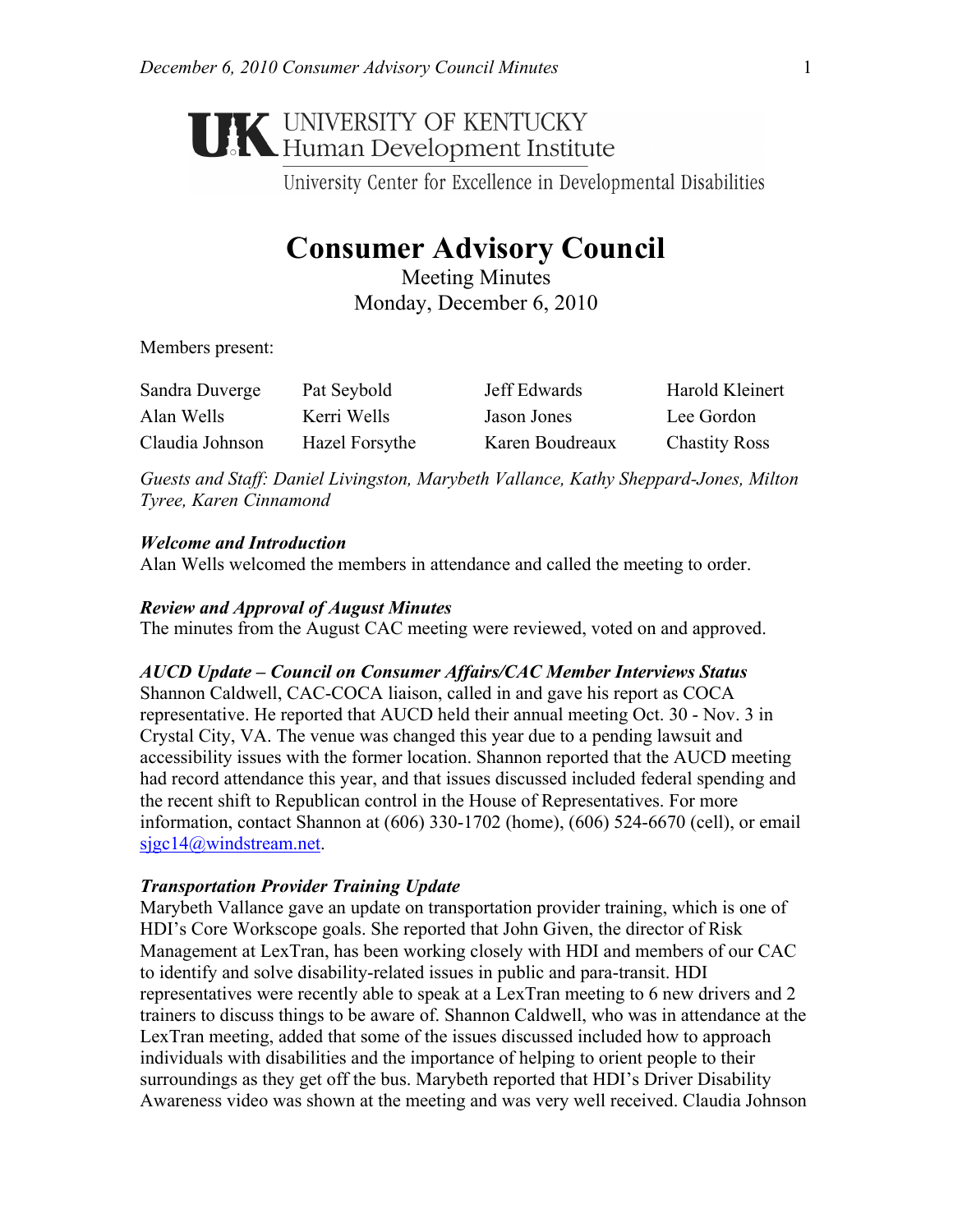inquired if there were plans to distribute the video training to the rest of the state. Marybeth responded that the video would continue to be used for new driver training at LexTran, and that the video could be used for other regions as well, if training opportunities were available.

#### *KY Supported Employment Training – Self Advocate/Family Page*

Milton Tyree reported on the status of the new Family and Self-Advocate info page on the Supported Employment Training Project's website. He said that one of the biggest issues with supported employment is that services are often not what they should be, and that people often don't know what they can, or should, expect. Milt, along with members of the CAC, formed a workgroup a year ago whose goal was to create ways to educate individuals and family members about the kinds of services they should be receiving with supported employment. Presenting information about supported employment in person to various audiences is one approach, and the family/self-advocate info page was a second strategy that came out of the workgroup. Features of the new webpage include a Frequently Asked Questions page, supported employment success stories, and links to related information, such as a list of questions to ask employers and supported employment providers. Claudia Johnson noted that there is currently draft SCL waiver language in the works to double the supported employment waiver rate, while reducing the adult day program rate, and that this measure will likely meet a lot of resistance, so it will need a lot of support from self-advocates and family members. The CAC then discussed different ways of disseminating information to self-advocates and the general public about these issues. Milt noted that presenting at already-scheduled meetings is a good way to ensure an audience, and Jason Jones commented that new communication routes, such as social networking sites like Facebook, could also be very helpful. For more information about supported employment, contact Milton Tyree at mtyree@uky.edu.

#### *Project Spotlight: Migrant Farmworker Grant*

Karen Cinnamond of HDI presented information about the Migrant Farmworkers with Disabilities Employment Partnership, whose goal is to work with the Office of Vocational Rehabilitation to ensure that migrant and seasonal farmworkers with disabilities have access to the services that they need. For more information, please refer to the complete presentation in *Appendix A*.

#### *HDI Graduate Certificate Update*

Kathy Sheppard-Jones reported that there are currently 12 students from a variety of educational backgrounds (including school psychology, public policy, and rehabilitation counseling) enrolled in the on-campus graduate certificate program. She also announced that the online version of the certificate program had four students in the fall, and will be adding an additional four students in the spring semester.

#### *Supported Higher Education Project*

Kathy Sheppard-Jones also announced that HDI has received a 5-year, \$2.1 million grant for the Supported Higher Education Project, which aims to establish solid relationships with institutions of higher learning in Kentucky and assist at least 150 students with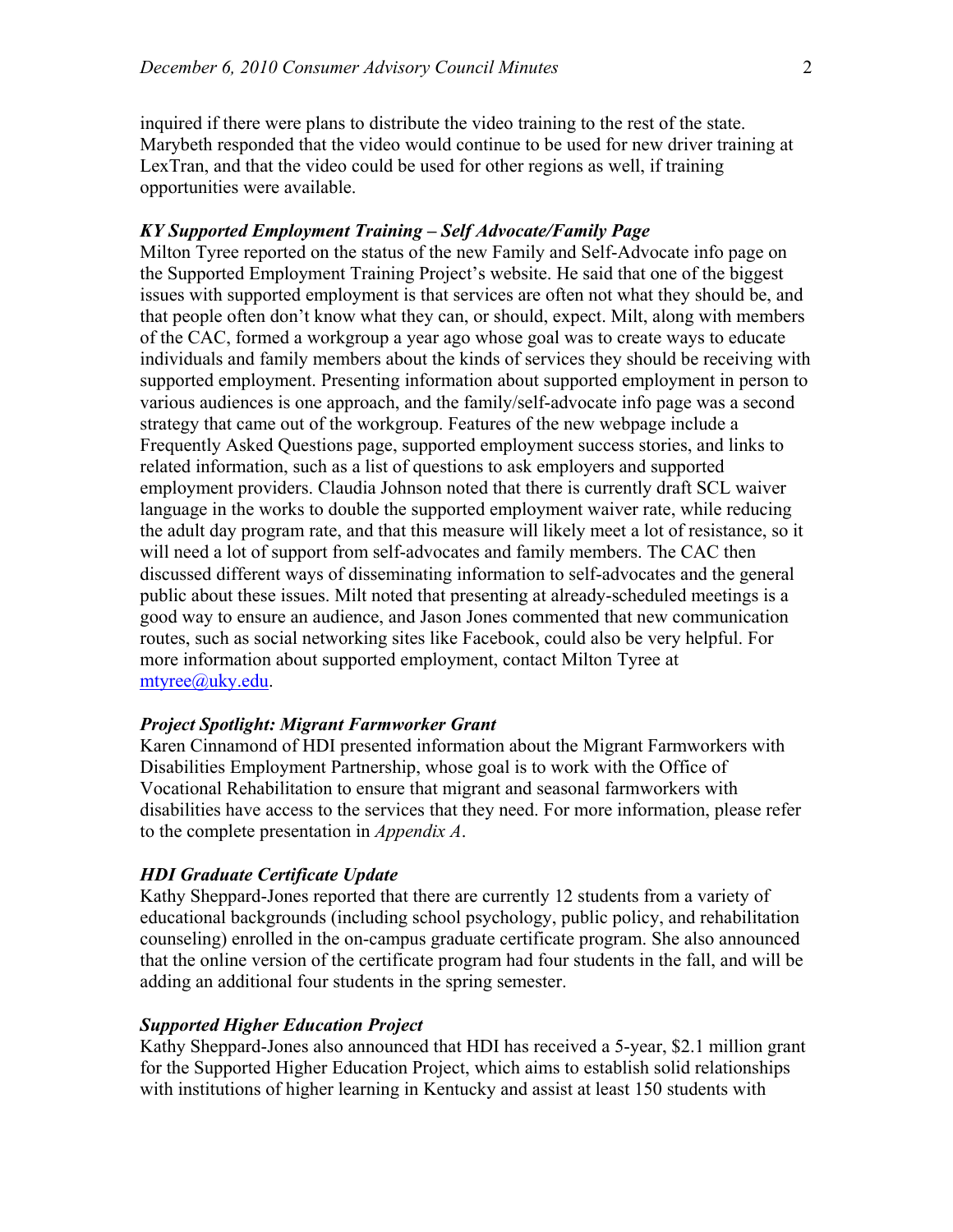disabilities who wish to pursue a postsecondary education over the next five years. SHEP will expand on the work begun by the Postsecondary Inclusion Partnership, a 3-year project at HDI aimed at including students with intellectual or other disabilities in postsecondary education.

#### *Core Indicators Workgroup Recommendations*

Kathy Sheppard-Jones reported on the recommendations made by the Core Indicators Workgroup, which focuses on making changes in four key areas for individuals receiving SCL waiver services.

- 1. Employment: increase the number of SCL recipients with jobs by 5%
- 2. Health: increase the number of SCL recipients who get at least 30 minutes of exercise three times a week by 5%
- 3. Medicine: Decrease the number of SCL recipients receiving psychotropic medication by 10%
- 4. Friends: increase the number of SCL recipients who report having friends other than family members or care providers by 10%

# *HDI Recreation Update and Small Group Advisory Board Work*

Kathy Sheppard-Jones announced that one of HDI's Core Workscope objectives is to work with at least 10 organizations to increase the availability of accessible recreational activities. She mentioned several current initiatives, including an online recreation manual (currently being updated for HDI's website), a needs assessment for recreational organizations, a spring seminar, working with KY Fish and Wildlife to create accessible boating and fishing opportunities, and accessible activities at the UK Arboretum, including gardening, nature walks, etc. Kathy then asked for CAC participation in deciding which organizations should receive the needs assessment, and how to best market the Arboretum activities to the public.

#### *Who gets the needs assessment?*

Continuing/Adult education organizations, larger churches with lots of recreational activities, gyms, KY Fish/Wildlife, YMCAs, 4-H, state parks, Ag Extension offices, Farmers Markets, Mayor's Commission on Disabilities

#### *Best Ways to Spread the Word about Arboretum activities?*

Lexington Disability Expo (Heritage Hall), Staff Day at UK, parent support groups, Latitude Artist Community, Lexington Family Magazine, Student Disability Center, DSACK, Autism Society of the Bluegrass, Fayette Co. Schools ("Garden for Every School" program), Leadership Lexington, KY Proud, possible TV/newspaper exposure.

#### *Update on DD Network Joint Target*

Harold Kleinert reported that, of the 2010 Annual Joint Meeting Targets from the joint DD Network meeting in August, transportation was voted the highest priority, specifically ensuring that people with disabilities in rural areas have access to reliable, affordable transportation. The DD Council asked the CAC to appoint 2-3 advocates to work with members of Protection and Advocacy and the DD Council on transportation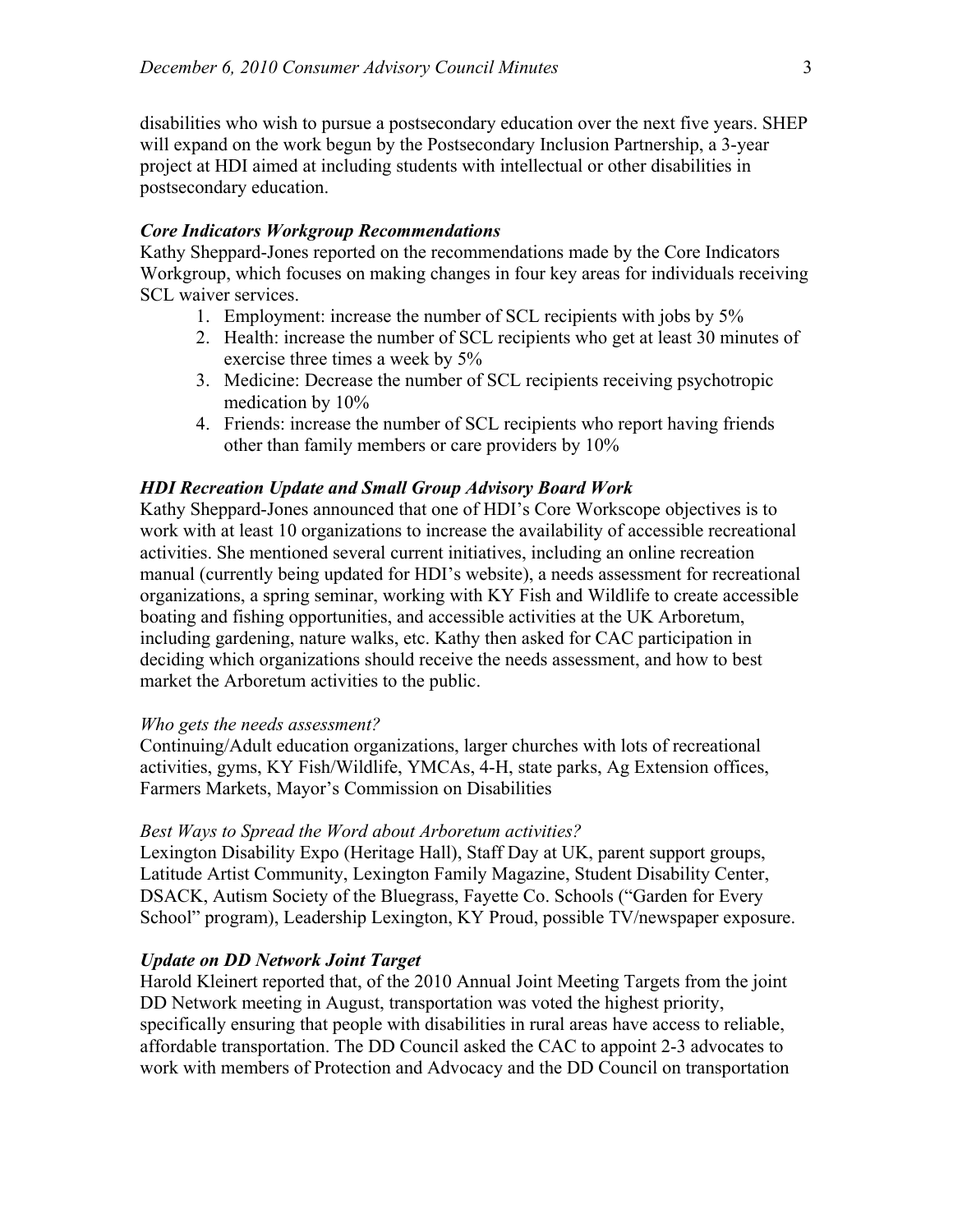issues. Shannon Caldwell, Paula Caldwell, an Alan and Kerri Wells all volunteered to work with the DD Network on this initiative.

#### *Election of New CAC Vice Chair*

Of the eligible candidates on the CAC, Chastity Ross was unanimously voted to the Vice Chair position.

# *Setting Dates for Next Year's CAC meetings*

Dates for next year's CAC meetings were set as follows: Monday, March 7, 2011 Monday, June 6, 2011 Friday, August TBA (Joint DD Network Meeting) Monday, December 5, 2010

#### *Agency Updates*

Claudia Johnson, *Department of Behavioral Health, Developmental and Intellectual Disabilities*, reported that the Department is currently working with Medicaid to amend the SCL waiver, with hopes to have a preliminary agreement in January.

Lee Gordon from the *Commission for Children with Special Health Care Needs* reported that the previous executive director of CCSHCN has retired and that Eric Freelander is serving as the interim executive director until a new director can be appointed. He also reported that the Commission was still looking for support parents to answer questions and help other parents. For volunteer information, contact Debbie Gilbert (Louisville) at (502)595-4459 or Sondra Gilbert (Owensboro) at (270)852-2918.

Jason Jones from the *Office of Vocational Rehabilitation* reported that advisory focus groups will be coming up soon, and that, as expected, OVR positive outcomes were down significantly in the past year, partially due to budget cuts and to order of selection criteria.

Pat Seybold, *KY Council on Developmental Disabilities*, announced that there are three public forums left in 2010: December 6 in Louisville; December 13 in Madisonville; and December 16 in Somerset. She also reported that there has been a lot of interest in the aging caregiver program. SPEAK of Louisville, a program for direct support personnel, has expanded to Bowling Green and Owensboro. The Big Brothers/Big Sisters program is going well, the Best Buddies program is on 13 campuses and should be completely self-sufficient next year. Pat announced that the Emergency Preparedness program is ramping up again, as is the KY Self Advocates for Freedom Joint project.

Sandra Duverge, *FIND of Louisville*, reported that FIND did not receive new federal funding, but did receive funding from United Way of Louisville. FIND will now focus less on training and more on 1-on-1 support with individuals.

#### *New Business and Announcements*

No new business.